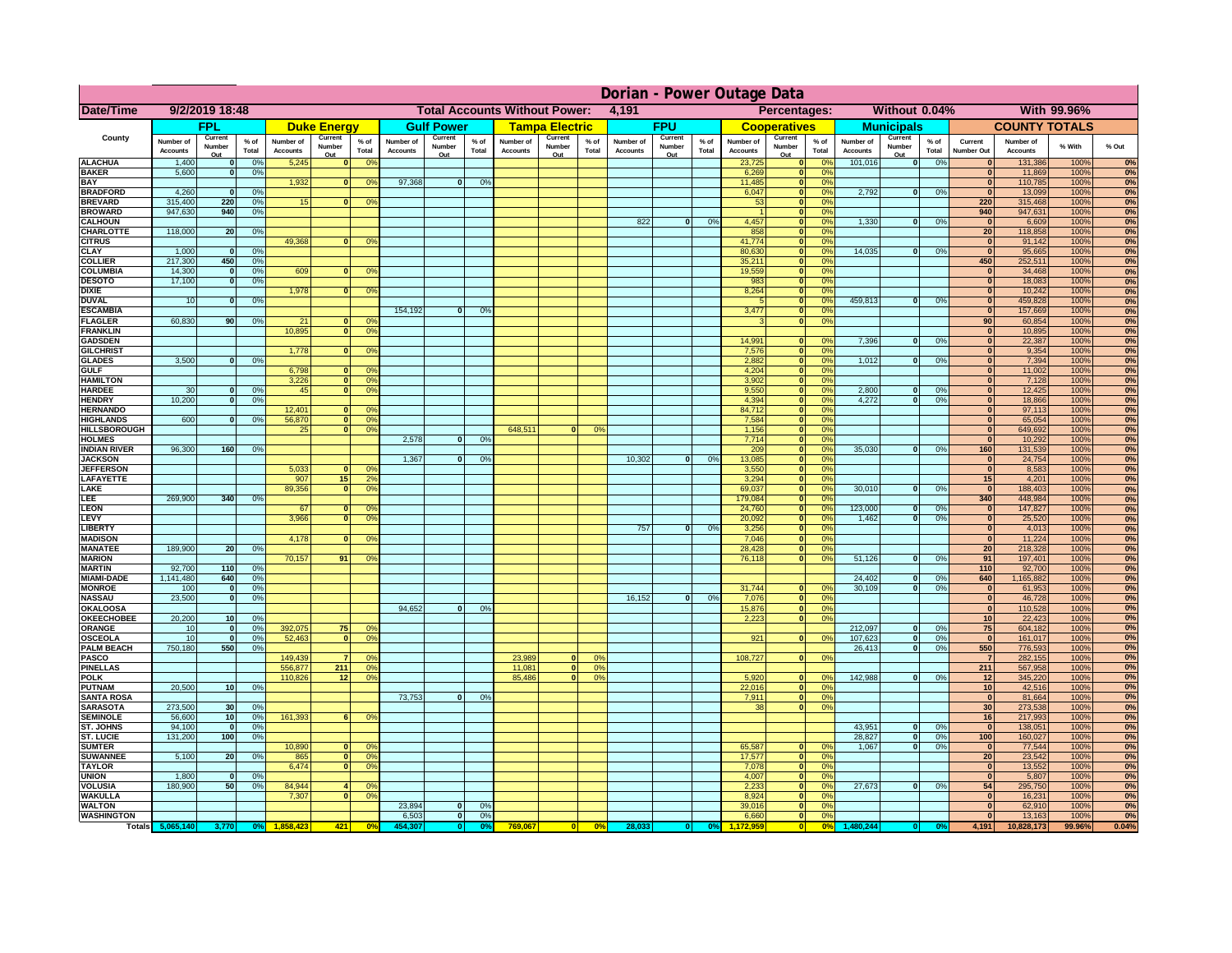# 9/2/2019 6:50 PM T.S. Dorian

| <b>Power Provider</b>                | County              | <b>Number of Customers</b> | <b>Current Number Out</b> | <b>Outage Percentage</b> | <b>Estimated Restore Time</b> |
|--------------------------------------|---------------------|----------------------------|---------------------------|--------------------------|-------------------------------|
| Florida Power and Light Company      | <b>BROWARD</b>      | 947,630                    | 940                       | 0.10%                    | <b>TBD</b>                    |
|                                      |                     |                            |                           |                          |                               |
| Florida Power and Light Company      | MIAMI-DADE          | 1,141,480                  | 640                       | 0.06%                    | TBD                           |
| Florida Power and Light Company      | PALM BEACH          | 750,180                    | 550                       | 0.07%                    | <b>TBD</b>                    |
| Florida Power and Light Company      | <b>COLLIER</b>      | 217,300                    | 450                       | 0.21%                    | TBD                           |
| Florida Power and Light Company      | LEE                 | 269,900                    | 340                       | 0.13%                    | <b>TBD</b>                    |
| Florida Power and Light Company      | <b>BREVARD</b>      | 315,400                    | 220                       | 0.07%                    | TBD                           |
| <b>Duke Energy</b>                   | <b>PINELLAS</b>     | 556,877                    | 211                       | 0.04%                    | <b>TBD</b>                    |
| Florida Power and Light Company      | <b>INDIAN RIVER</b> | 96,300                     | 160                       | 0.17%                    | TBD                           |
| Florida Power and Light Company      | <b>MARTIN</b>       | 92,700                     | 110                       | 0.12%                    | <b>TBD</b>                    |
|                                      | ST. LUCIE           |                            | 100                       | 0.08%                    | <b>TBD</b>                    |
| Florida Power and Light Company      |                     | 131,200                    |                           |                          |                               |
| <b>Duke Energy</b>                   | <b>MARION</b>       | 70,157                     | 91                        | 0.13%                    | <b>TBD</b>                    |
| Florida Power and Light Company      | <b>FLAGLER</b>      | 60,830                     | 90                        | 0.15%                    | TBD                           |
| <b>Duke Energy</b>                   | ORANGE              | 392,075                    | 75                        | 0.02%                    | <b>TBD</b>                    |
| Florida Power and Light Company      | VOLUSIA             | 180,900                    | 50                        | 0.03%                    | TBD                           |
| Florida Power and Light Company      | SARASOTA            | 273,500                    | 30                        | 0.01%                    | <b>TBD</b>                    |
| Florida Power and Light Company      | CHARLOTTE           | 118,000                    | 20                        | 0.02%                    | TBD                           |
| Florida Power and Light Company      | <b>MANATEE</b>      | 189,900                    | 20                        | 0.01%                    | <b>TBD</b>                    |
|                                      |                     |                            |                           |                          |                               |
| Florida Power and Light Company      | SUWANNEE            | 5,100                      | 20                        | 0.39%                    | TBD                           |
| <b>Duke Energy</b>                   | LAFAYETTE           | 907                        | 15                        | 1.65%                    | TBD                           |
| Duke Energy                          | <b>POLK</b>         | 110,826                    | 12                        | 0.01%                    | <b>TBD</b>                    |
| Florida Power and Light Company      | <b>OKEECHOBEE</b>   | 20,200                     | 10                        | 0.05%                    | <b>TBD</b>                    |
| Florida Power and Light Company      | PUTNAM              | 20,500                     | 10                        | 0.05%                    | <b>TBD</b>                    |
| Florida Power and Light Company      | SEMINOLE            | 56,600                     | 10                        | 0.02%                    | <b>TBD</b>                    |
|                                      | PASCO               |                            | $\overline{7}$            | 0.00%                    | TBD                           |
| Duke Energy                          |                     | 149,439                    |                           |                          |                               |
| <b>Duke Energy</b>                   | SEMINOLE            | 161,393                    | 6                         | 0.00%                    | <b>TBD</b>                    |
| Duke Energy                          | VOLUSIA             | 84,944                     | 4                         | 0.00%                    | TBD                           |
| Central Florida Electric Cooperative | <b>ALACHUA</b>      | 870                        | $\pmb{0}$                 | 0.00%                    | <b>TBD</b>                    |
| Central Florida Electric Cooperative | <b>DIXIE</b>        | 7,651                      | $\pmb{0}$                 | 0.00%                    | <b>TBD</b>                    |
| Central Florida Electric Cooperative | <b>GILCHRIST</b>    | 7,572                      | $\pmb{0}$                 | 0.00%                    | <b>TBD</b>                    |
| Central Florida Electric Cooperative | LAFAYETTE           | 8                          | 0                         | 0.00%                    | TBD                           |
| Central Florida Electric Cooperative | LEVY                | 17,714                     | $\pmb{0}$                 | 0.00%                    | <b>TBD</b>                    |
|                                      |                     |                            |                           |                          |                               |
| Central Florida Electric Cooperative | <b>MARION</b>       | 9                          | 0                         | 0.00%                    | <b>TBD</b>                    |
| Chattahoochee Electric               | <b>GADSDEN</b>      | 1,173                      | $\mathbf 0$               | 0.00%                    | <b>TBD</b>                    |
| Choctawhatchee Electric Cooperative  | <b>HOLMES</b>       | 320                        | 0                         | 0.00%                    | TBD                           |
| Choctawhatchee Electric Cooperative  | <b>OKALOOSA</b>     | 15,876                     | $\mathbf 0$               | 0.00%                    | <b>TBD</b>                    |
| Choctawhatchee Electric Cooperative  | <b>SANTA ROSA</b>   | 132                        | 0                         | 0.00%                    | TBD                           |
| Choctawhatchee Electric Cooperative  | <b>WALTON</b>       | 38,913                     | $\pmb{0}$                 | 0.00%                    | <b>TBD</b>                    |
| City of Alachua                      | <b>ALACHUA</b>      | 4,506                      | 0                         | 0.00%                    | TBD                           |
| City of Bartow                       | <b>POLK</b>         |                            | $\pmb{0}$                 | 0.00%                    | <b>TBD</b>                    |
|                                      |                     | 12,074                     |                           |                          |                               |
| City of Blountstown                  | CALHOUN             | 1,330                      | 0                         | 0.00%                    | TBD                           |
| City of Bushnell                     | <b>SUMTER</b>       | 1,067                      | $\pmb{0}$                 | 0.00%                    | <b>TBD</b>                    |
| City of Clewiston                    | <b>HENDRY</b>       | 4,272                      | 0                         | 0.00%                    | TBD                           |
| City of Fort Meade                   | <b>POLK</b>         | 2,379                      | $\pmb{0}$                 | 0.00%                    | <b>TBD</b>                    |
| City of Havana                       | GADSDEN             | 1,455                      | 0                         | 0.00%                    | TBD                           |
| City of Leesburg                     | LAKE                | 24,500                     | $\pmb{0}$                 | 0.00%                    | <b>TBD</b>                    |
| City of Moore Haven                  | <b>GLADES</b>       | 1,012                      | 0                         | 0.00%                    | TBD                           |
|                                      |                     |                            |                           |                          |                               |
| City of Mount Dora                   | LAKE                | 5,510                      | $\pmb{0}$                 | 0.00%                    | <b>TBD</b>                    |
| City of Newberry                     | <b>ALACHUA</b>      | 1,898                      | $\Omega$                  | 0.00%                    | TBD                           |
| City of Quincy                       | GADSDEN             | 4,768                      | $\pmb{0}$                 | 0.00%                    | TBD                           |
| City of Starke                       | <b>BRADFORD</b>     | 2,792                      | 0                         | 0.00%                    | TBD                           |
| City of Tallahassee                  | LEON                | 123,000                    | $\pmb{0}$                 | 0.00%                    | TBD                           |
| City of Vero Beach                   | <b>INDIAN RIVER</b> | 35,030                     | 0                         | 0.00%                    | TBD                           |
| City of Wauchula                     | HARDEE              | 2,800                      | $\pmb{0}$                 | 0.00%                    | TBD                           |
|                                      |                     |                            |                           |                          |                               |
| City of Williston                    | LEVY                | 1,462                      | 0                         | 0.00%                    | TBD                           |
| City of Winter Park                  | ORANGE              | 14,947                     | $\pmb{0}$                 | 0.00%                    | TBD                           |
| Clay Electric Cooperative            | <b>ALACHUA</b>      | 22,855                     | 0                         | 0.00%                    | TBD                           |
| Clay Electric Cooperative            | <b>BAKER</b>        | 2,602                      | $\pmb{0}$                 | 0.00%                    | <b>TBD</b>                    |
| Clay Electric Cooperative            | <b>BRADFORD</b>     | 6,047                      | 0                         | 0.00%                    | TBD                           |
| Clay Electric Cooperative            | <b>CLAY</b>         | 80,630                     | $\pmb{0}$                 | 0.00%                    | TBD                           |
| Clay Electric Cooperative            | COLUMBIA            | 17,599                     | 0                         | 0.00%                    | TBD                           |
|                                      |                     |                            |                           |                          |                               |
| Clay Electric Cooperative            | <b>DUVAL</b>        | 5                          | $\pmb{0}$                 | 0.00%                    | TBD                           |
| Clay Electric Cooperative            | <b>FLAGLER</b>      | 3                          | 0                         | 0.00%                    | TBD                           |
| Clay Electric Cooperative            | <b>GILCHRIST</b>    | $\overline{4}$             | $\pmb{0}$                 | 0.00%                    | TBD                           |
| Clay Electric Cooperative            | LAKE                | 2,319                      | 0                         | 0.00%                    | TBD                           |
| Clay Electric Cooperative            | LEVY                | 754                        | $\pmb{0}$                 | 0.00%                    | TBD                           |
| Clay Electric Cooperative            | <b>MARION</b>       | 17,114                     | 0                         | 0.00%                    | <b>TBD</b>                    |
| Clay Electric Cooperative            | <b>PUTNAM</b>       | 22,016                     | $\pmb{0}$                 | 0.00%                    | TBD                           |
|                                      |                     |                            |                           |                          |                               |
| Clay Electric Cooperative            | SUWANNEE            | 6                          | 0                         | 0.00%                    | <b>TBD</b>                    |
| Clay Electric Cooperative            | <b>UNION</b>        | 4,007                      | $\pmb{0}$                 | 0.00%                    | <b>TBD</b>                    |
| Clay Electric Cooperative            | VOLUSIA             | 2,233                      | 0                         | 0.00%                    | <b>TBD</b>                    |
| Duke Energy                          | <b>ALACHUA</b>      | 5,245                      | $\pmb{0}$                 | 0.00%                    | <b>TBD</b>                    |
| Duke Energy                          | BAY                 | 1,932                      | 0                         | 0.00%                    | TBD                           |
| <b>Duke Energy</b>                   | <b>BREVARD</b>      | 15                         | $\pmb{0}$                 | 0.00%                    | TBD                           |
|                                      |                     |                            |                           |                          |                               |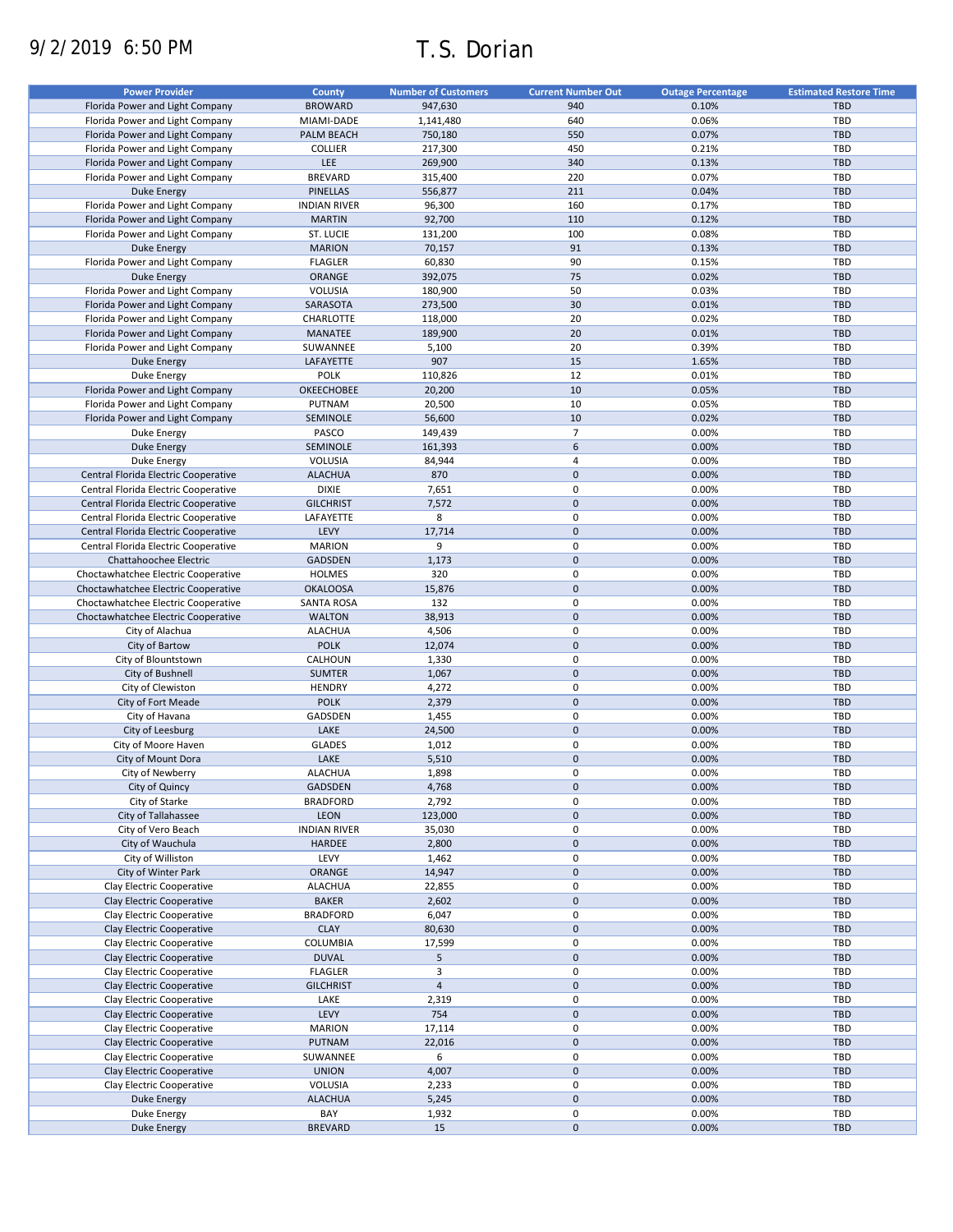| Duke Energy                                                                                  | <b>CITRUS</b>             | 49,368           | $\mathbf 0$      | 0.00%          | TBD               |
|----------------------------------------------------------------------------------------------|---------------------------|------------------|------------------|----------------|-------------------|
| <b>Duke Energy</b>                                                                           | <b>COLUMBIA</b>           | 609              | $\mathbf 0$      | 0.00%          | <b>TBD</b>        |
| Duke Energy                                                                                  | <b>DIXIE</b>              | 1,978            | $\mathbf 0$      | 0.00%          | TBD               |
|                                                                                              |                           |                  |                  |                |                   |
| <b>Duke Energy</b>                                                                           | <b>FLAGLER</b>            | 21               | $\mathbf 0$      | 0.00%          | <b>TBD</b>        |
| Duke Energy                                                                                  | <b>FRANKLIN</b>           | 10,895           | 0                | 0.00%          | TBD               |
| Duke Energy                                                                                  | <b>GILCHRIST</b>          | 1,778            | $\mathbf 0$      | 0.00%          | <b>TBD</b>        |
|                                                                                              |                           |                  |                  |                |                   |
| Duke Energy                                                                                  | <b>GULF</b>               | 6,798            | 0                | 0.00%          | TBD               |
| Duke Energy                                                                                  | <b>HAMILTON</b>           | 3,226            | $\mathbf 0$      | 0.00%          | <b>TBD</b>        |
| Duke Energy                                                                                  | HARDEE                    | 45               | 0                | 0.00%          | TBD               |
|                                                                                              |                           |                  |                  |                |                   |
| <b>Duke Energy</b>                                                                           | <b>HERNANDO</b>           | 12,401           | $\mathbf 0$      | 0.00%          | <b>TBD</b>        |
| Duke Energy                                                                                  | <b>HIGHLANDS</b>          | 56,870           | 0                | 0.00%          | <b>TBD</b>        |
| Duke Energy                                                                                  | HILLSBOROUGH              | 25               | $\mathbf 0$      | 0.00%          | <b>TBD</b>        |
|                                                                                              |                           |                  |                  |                |                   |
| Duke Energy                                                                                  | <b>JEFFERSON</b>          | 5,033            | 0                | 0.00%          | <b>TBD</b>        |
| Duke Energy                                                                                  | LAKE                      | 89,356           | $\mathbf 0$      | 0.00%          | <b>TBD</b>        |
| Duke Energy                                                                                  | LEON                      | 67               | 0                | 0.00%          | TBD               |
|                                                                                              |                           |                  |                  |                |                   |
| Duke Energy                                                                                  | LEVY                      | 3,966            | $\mathbf 0$      | 0.00%          | <b>TBD</b>        |
| Duke Energy                                                                                  | <b>MADISON</b>            | 4,178            | 0                | 0.00%          | TBD               |
| <b>Duke Energy</b>                                                                           | <b>OSCEOLA</b>            | 52,463           | $\pmb{0}$        | 0.00%          | <b>TBD</b>        |
|                                                                                              |                           |                  |                  |                |                   |
| Duke Energy                                                                                  | SUMTER                    | 10,890           | $\pmb{0}$        | 0.00%          | TBD               |
| <b>Duke Energy</b>                                                                           | SUWANNEE                  | 865              | $\pmb{0}$        | 0.00%          | <b>TBD</b>        |
|                                                                                              |                           |                  | $\pmb{0}$        |                |                   |
| Duke Energy                                                                                  | <b>TAYLOR</b>             | 6,474            |                  | 0.00%          | <b>TBD</b>        |
| <b>Duke Energy</b>                                                                           | <b>WAKULLA</b>            | 7,307            | $\mathbf 0$      | 0.00%          | <b>TBD</b>        |
| Escambia River Electric Cooperative, Inc.                                                    | <b>ESCAMBIA</b>           | 3,477            | $\pmb{0}$        | 0.00%          | <b>TBD</b>        |
|                                                                                              |                           |                  |                  |                |                   |
| Escambia River Electric Cooperative, Inc.                                                    | <b>SANTA ROSA</b>         | 7,779            | $\mathbf 0$      | 0.00%          | <b>TBD</b>        |
| Florida Keys Electric Cooperative                                                            | <b>MONROE</b>             | 31,744           | $\mathbf 0$      | 0.00%          | <b>TBD</b>        |
| Florida Power and Light Company                                                              | <b>ALACHUA</b>            | 1,400            | $\mathbf 0$      | 0.00%          | <b>TBD</b>        |
|                                                                                              |                           |                  |                  |                |                   |
| Florida Power and Light Company                                                              | <b>BAKER</b>              | 5,600            | $\mathbf 0$      | 0.00%          | <b>TBD</b>        |
| Florida Power and Light Company                                                              | <b>BRADFORD</b>           | 4,260            | $\mathbf 0$      | 0.00%          | <b>TBD</b>        |
|                                                                                              | <b>CLAY</b>               |                  | 0                | 0.00%          | TBD               |
| Florida Power and Light Company                                                              |                           | 1,000            |                  |                |                   |
| Florida Power and Light Company                                                              | <b>COLUMBIA</b>           | 14,300           | $\pmb{0}$        | 0.00%          | <b>TBD</b>        |
| Florida Power and Light Company                                                              | <b>DESOTO</b>             | 17,100           | 0                | 0.00%          | TBD               |
|                                                                                              |                           |                  |                  |                |                   |
| Florida Power and Light Company                                                              | <b>DUVAL</b>              | 10               | $\mathbf 0$      | 0.00%          | <b>TBD</b>        |
| Florida Power and Light Company                                                              | <b>GLADES</b>             | 3,500            | $\mathbf 0$      | 0.00%          | TBD               |
| Florida Power and Light Company                                                              | HARDEE                    | 30               | $\pmb{0}$        | 0.00%          | <b>TBD</b>        |
|                                                                                              |                           |                  |                  |                |                   |
| Florida Power and Light Company                                                              | <b>HENDRY</b>             | 10,200           | 0                | 0.00%          | <b>TBD</b>        |
| Florida Power and Light Company                                                              | <b>HIGHLANDS</b>          | 600              | $\mathbf 0$      | 0.00%          | <b>TBD</b>        |
| Florida Power and Light Company                                                              | <b>MONROE</b>             | 100              | 0                | 0.00%          | TBD               |
|                                                                                              |                           |                  |                  |                |                   |
| Florida Power and Light Company                                                              | NASSAU                    | 23,500           | $\mathbf 0$      | 0.00%          | <b>TBD</b>        |
| Florida Power and Light Company                                                              | ORANGE                    | 10               | $\pmb{0}$        | 0.00%          | TBD               |
| Florida Power and Light Company                                                              | <b>OSCEOLA</b>            | 10               | $\pmb{0}$        | 0.00%          | <b>TBD</b>        |
|                                                                                              |                           |                  |                  |                |                   |
| Florida Power and Light Company                                                              | ST. JOHNS                 | 94,100           | 0                | 0.00%          | TBD               |
| Florida Power and Light Company                                                              | <b>UNION</b>              | 1,800            | $\mathbf 0$      | 0.00%          | <b>TBD</b>        |
|                                                                                              |                           |                  |                  |                |                   |
| Florida Public Utilities Corporation                                                         | CALHOUN                   | 822              | $\pmb{0}$        | 0.00%          | Restored          |
| Florida Public Utilities Corporation                                                         | <b>JACKSON</b>            | 10,302           | $\mathbf 0$      | 0.00%          | Restored          |
| Florida Public Utilities Corporation                                                         | LIBERTY                   | 757              | 0                | 0.00%          | Restored          |
|                                                                                              |                           |                  |                  |                |                   |
| Florida Public Utilities Corporation                                                         | NASSAU                    | 16,152           | $\mathbf 0$      | 0.00%          | Restored          |
| Fort Pierce Utilities Authority                                                              | ST. LUCIE                 | 28,827           | $\pmb{0}$        | 0.00%          | TBD               |
| Gainesville (Gainesville Regional Utilities - GRU)                                           | <b>ALACHUA</b>            | 94,612           | $\mathbf 0$      | 0.00%          | <b>TBD</b>        |
|                                                                                              |                           |                  |                  |                |                   |
| Glades Electric Cooperative, Inc.                                                            | <b>GLADES</b>             | 2,882            | $\mathbf 0$      | 0.00%          | TBD               |
| Glades Electric Cooperative, Inc.                                                            | <b>HARDEE</b>             | $\mathbf 0$      | $\mathbf 0$      |                | <b>TBD</b>        |
|                                                                                              | <b>HENDRY</b>             |                  |                  |                |                   |
| Glades Electric Cooperative, Inc.                                                            |                           |                  |                  |                |                   |
|                                                                                              |                           | 3,502            | 0                | 0.00%          | TBD               |
| Glades Electric Cooperative, Inc.                                                            | <b>HIGHLANDS</b>          | 7,210            | $\mathbf 0$      | 0.00%          | <b>TBD</b>        |
|                                                                                              |                           |                  |                  |                |                   |
| Glades Electric Cooperative, Inc.                                                            | OKEECHOBEE                | 2,223            | 0                | 0.00%          | TBD               |
| <b>Green Cove Springs Electric</b>                                                           | <b>CLAY</b>               | 4,041            | $\mathbf 0$      | 0.00%          | <b>TBD</b>        |
| Gulf Coast Electric Cooperative, Inc.                                                        | BAY                       | 11,485           | 0                | 0.00%          | TBD               |
|                                                                                              |                           |                  |                  |                |                   |
| Gulf Coast Electric Cooperative, Inc.                                                        | CALHOUN                   | 1,761            | $\mathbf 0$      | 0.00%          | <b>TBD</b>        |
| Gulf Coast Electric Cooperative, Inc.                                                        | <b>GULF</b>               | 4,204            | 0                | 0.00%          | TBD               |
| Gulf Coast Electric Cooperative, Inc.                                                        | <b>JACKSON</b>            | 45               | 0                | 0.00%          | <b>TBD</b>        |
|                                                                                              |                           |                  |                  |                |                   |
| Gulf Coast Electric Cooperative, Inc.                                                        | <b>WALTON</b>             | 103              | 0                | 0.00%          | TBD               |
| Gulf Coast Electric Cooperative, Inc.                                                        | <b>WASHINGTON</b>         | 2,461            | $\mathbf 0$      | 0.00%          | <b>TBD</b>        |
|                                                                                              |                           |                  |                  |                |                   |
| <b>Gulf Power Company</b>                                                                    | BAY                       | 97,368           | 0                | 0.00%          | Restored          |
| <b>Gulf Power Company</b>                                                                    | <b>ESCAMBIA</b>           | 154,192          | $\mathbf 0$      | 0.00%          | Restored          |
| <b>Gulf Power Company</b>                                                                    | HOLMES                    | 2,578            | 0                | 0.00%          | Restored          |
|                                                                                              |                           |                  |                  |                |                   |
| <b>Gulf Power Company</b>                                                                    | <b>JACKSON</b>            | 1,367            | $\pmb{0}$        | 0.00%          | Restored          |
| <b>Gulf Power Company</b>                                                                    | <b>OKALOOSA</b>           | 94,652           | 0                | 0.00%          | Restored          |
| <b>Gulf Power Company</b>                                                                    | <b>SANTA ROSA</b>         |                  | $\mathbf 0$      | 0.00%          | Restored          |
|                                                                                              |                           | 73,753           |                  |                |                   |
| <b>Gulf Power Company</b>                                                                    | <b>WALTON</b>             | 23,894           | 0                | 0.00%          | Restored          |
| <b>Gulf Power Company</b>                                                                    | <b>WASHINGTON</b>         | 6,503            | $\pmb{0}$        | 0.00%          | Restored          |
|                                                                                              |                           |                  |                  |                |                   |
| Homestead                                                                                    | MIAMI-DADE                | 24,402           | $\mathbf 0$      | 0.00%          | TBD               |
| Jacksonville (JEA)                                                                           | <b>CLAY</b>               | 9,994            | $\pmb{0}$        | 0.00%          | TBD               |
| Jacksonville (JEA)                                                                           | <b>DUVAL</b>              | 440,938          | 0                | 0.00%          | TBD               |
|                                                                                              |                           |                  |                  |                |                   |
| Jacksonville (JEA)                                                                           | ST. JOHNS                 | 27,580           | $\mathbf 0$      | 0.00%          | <b>TBD</b>        |
| Jacksonville Beach (Beaches Energy Services)<br>Jacksonville Beach (Beaches Energy Services) | <b>DUVAL</b><br>ST. JOHNS | 18,875<br>16,371 | 0<br>$\mathbf 0$ | 0.00%<br>0.00% | TBD<br><b>TBD</b> |